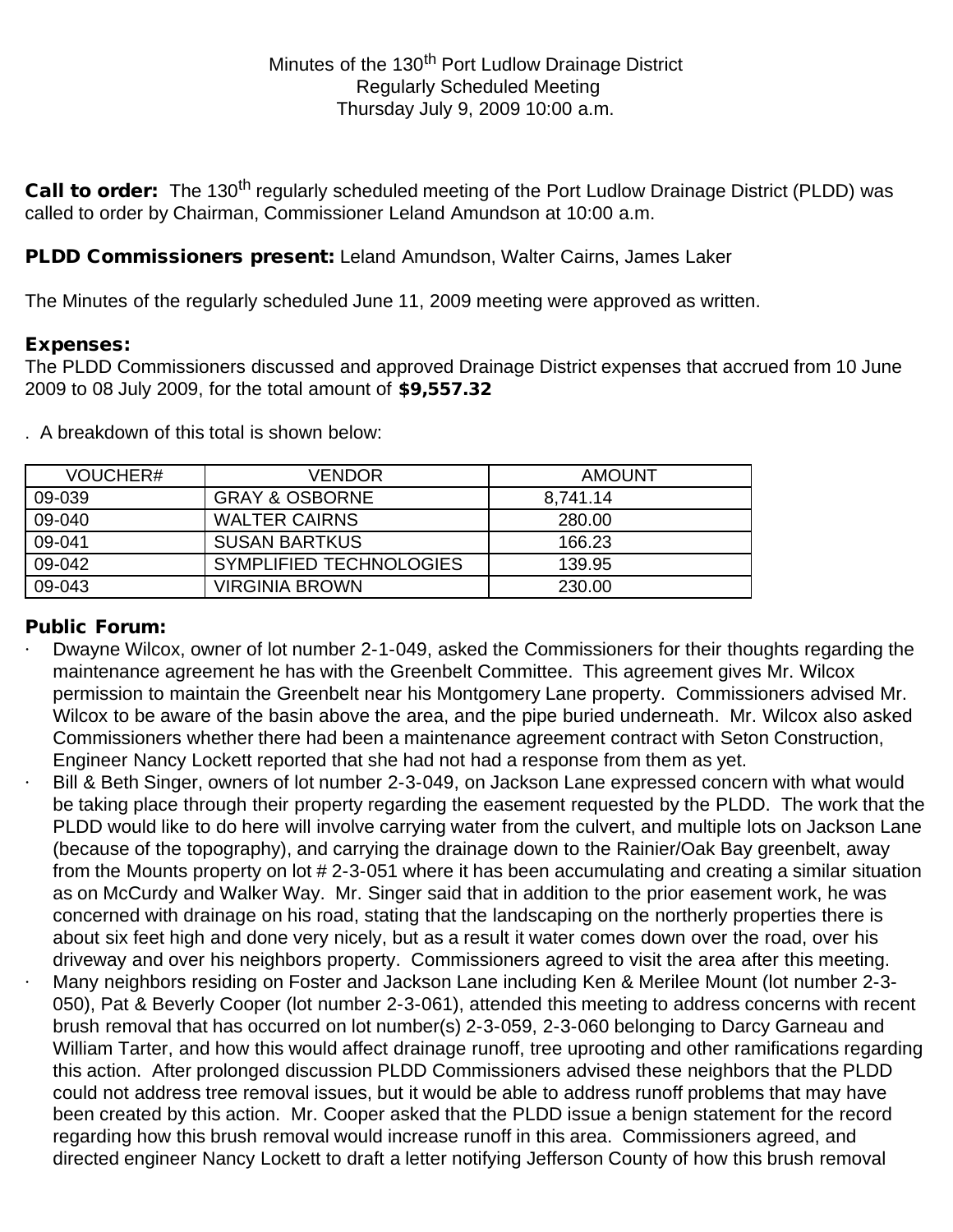might affect the surrounding properties.

# Old Business:

- 1. The Rainier to Oak Bay Greenbelt Drainage project was briefly discussed. Engineer Lockett reported that the survey will be done two days after this meeting. Ms. Lockett will be consulting with landscape architect Susan Black on this issue as well as work to be done on the **Wastewater Treatment Plant Project, which Ms. Lockett expects to get out for bid early this fall.**
- 2. Engineer Lockett reported that plans and specs are done for the greenbelt work off of Warbler Lane where the ditch needs attention due to erosion. This area will be surveyed as well as **Machias Loop** near the Orchanian property. Commissioner Cairns suggested to Ms. Lockett that the ditch is currently within two or three feet of the deck support piling, and that it should be about five feet away from the easement. Ms. Lockett and Commissioner Cairns discussed many ways to resolve this.
- 3. Ms. Lockett will contact Seton Construction to see what progress has been done in the Libbey Court area for the catch basin erosion protection. Ms. Lockett reported that a small berm on the downhill side will be constructed to divert runoff to the catch basin which will have a beehive cover.
- 4. Orchanian/Machias Loop Project Status Report was discussed previously with the Warbler Lane greenbelt work.
- 5. Previously directed by the Commissioner to contact lot owners for easements to start work to alleviate the Foster/Jackson Lane Drainage Issues, Ms. Lockett discussed and explained all aspects of the situation with neighbors in attendance today, in particular Mr. Singer and Ms. Mount. Ms. Mount requested that neighbors that were not be contacted be notified as well.

# New Business:

· Commissioner Cairns requested that Engineer Lockett inform the PLDD and guests in attendance, of PLDD Compliance with Washington State law regarding Storm Water run-off & maximum allowable pollutants, and what the requirements are. Ms. Lockett explained that the PLDD does not fall within the requirements of the DOE manual, but it still is within acceptable levels of water quality for a rural area. Sediment and runoff from clear cutting isn't currently an issue, but it would need to be addressed if it were. Commissioner Cairns pointed out that Wastewater Treatment Plants have requirements, but storm water does not.

# Commissioner's Reports and Comments:

- · Commissioner Cairns reported watching a recent program on the Supreme Court analyzing an annexation. One person had challenged the decision saying that she wasn't informed properly. Commissioner Cairns expressed concern about this, stating that he would like to have an attorney review this issue. Chairman Amundson stated that the issue would be addressed when it arises. Commissioner Cairns replied that it is close; South Bay would need to file before October of this year. Chairman Amundson explained that prior discussions about annexation focused on how it would be initiated either by petition or election, and that South Bay would be joining solely for maintenance purposes, not capital improvement projects. South Bay has sediment and detention ponds and some South Bay residents have expressed interest in having the PLDD take care of maintenance, in order to have Teal Lake Village also join in Annexation, this would have to be contiguous, both areas would need to join. Commissioners answered audience questions regarding the issue.
- · Chairman Commissioner Amundson reported that the month end bookkeeping report showed that there is \$240,000.00 in available funds. Previously the PLDD had applied for a Public Works Trust Fund Loan (PWTF). The design portion of the loan was approved and the survey was done. However, due to the economy the State Legislature deferred many of the Construction Loans for the next two (2) years with the money being put into the general fund. The PLDD was planning to obtain a PWTF Construction Loan at ½% interest with the funding being accessible for construction in July of 2010. Commissioners discussed the current developments and whether there was enough in PLDD reserves to complete the project if a PWTF loan would not be given. After